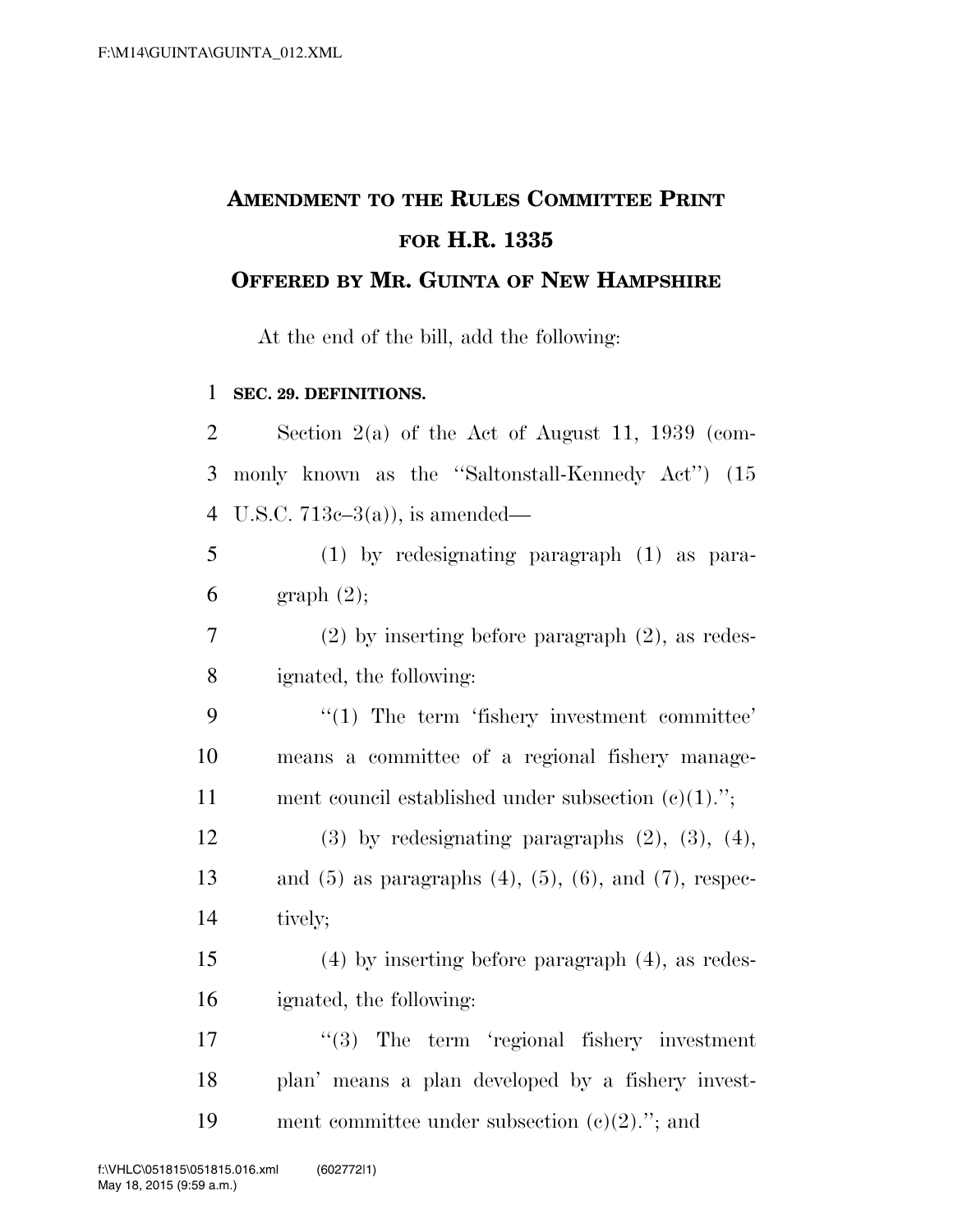(5) by adding at the end the following: 2 "(8) The applicable definition under section 3 of the Magnuson-Stevens Fishery Conservation and Management Act (16 U.S.C. 1802), shall apply to any term used in this Act that is not defined under this subsection.''. **SEC. 30. REGIONAL FISHERIES INVESTMENT GRANT PRO- GRAM.**  (a) REGIONAL FISHERIES INVESTMENT GRANT PRO- GRAM AND FISHERY INVESTMENT PLANS.—Section 2 of the Act of August 11, 1939 (commonly known as the ''Saltonstall-Kennedy Act'') (15 U.S.C. 713c–3), is amended by amending subsection (c) to read as follows: ''(c) STRENGTHENING REGIONAL FISHERIES MAN- AGEMENT.— 16 "(1) FISHERY INVESTMENT COMMITTEES.—  $((A)$  ESTABLISHMENT. Each Council shall establish and maintain, under the author-19 ity of section  $302(g)$  of the Magnuson-Stevens Fishery Conservation and Management Act (16 21 U.S.C.  $1852(g)$ , a fishery investment com- mittee. Each fishery investment committee shall be comprised of not more than 13 individuals. 24 "(B) AUTHORITY.—Each fishery invest-ment committee shall—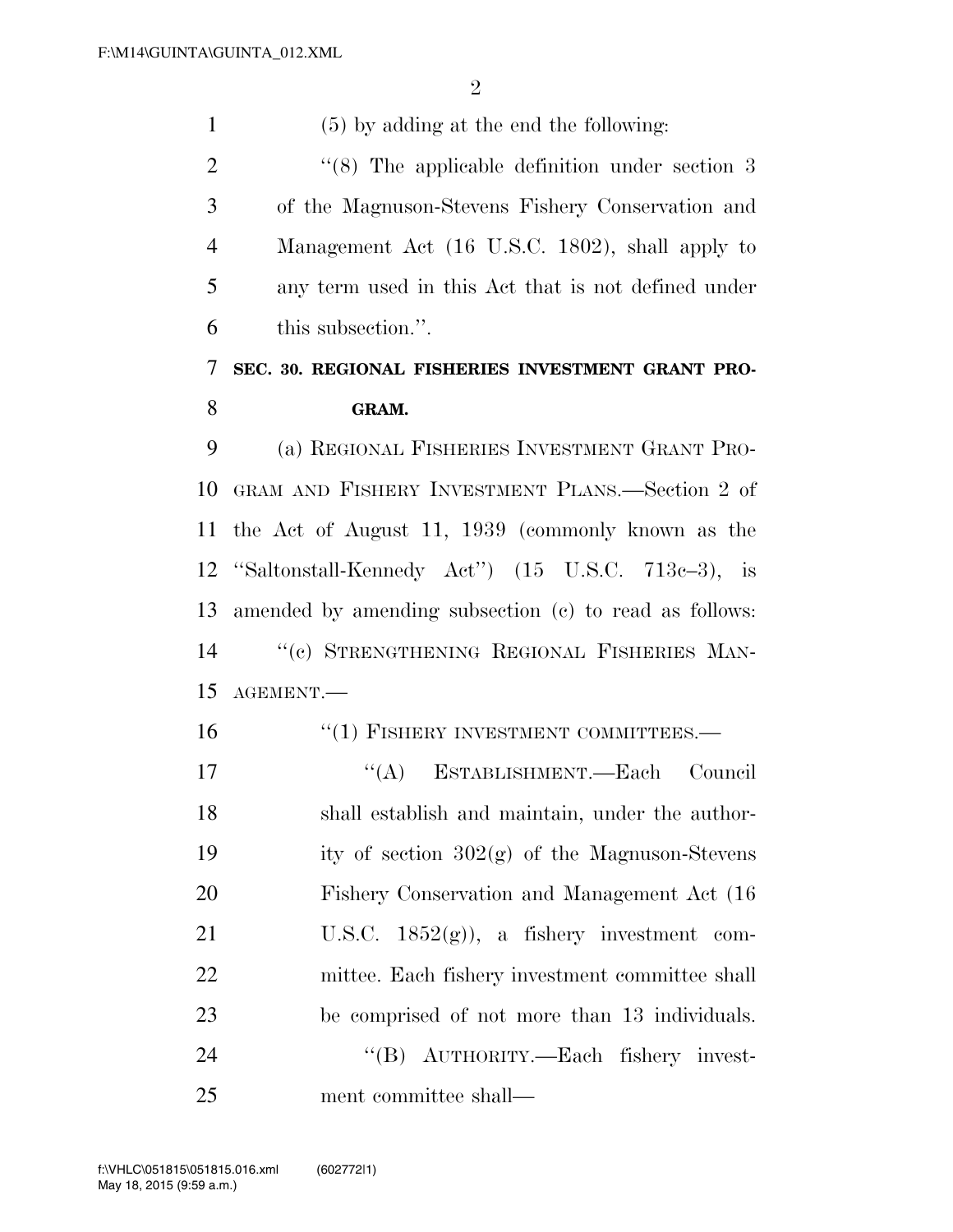| $\mathbf{1}$   | "(i) develop a regional fishery invest-       |
|----------------|-----------------------------------------------|
| $\overline{2}$ | ment plan under subsection $(c)(2)$ ;         |
| 3              | "(ii) review grant applications and           |
| $\overline{4}$ | projects to implement its regional fishery    |
| 5              | investment plan; and                          |
| 6              | "(iii) make recommendations, based            |
| 7              | on its findings, to the Council on grant ap-  |
| 8              | plications and projects to implement its re-  |
| 9              | gional fishery investment plan.               |
| 10             | $``(C)$ MEMBERSHIP.—                          |
| 11             | "(i) QUALIFICATIONS.—Each member              |
| 12             | of a fishery investment committee shall be    |
| 13             | an individual who, by reason of the individ-  |
| 14             | ual's occupational experience or other expe-  |
| 15             | rience, scientific expertise, or training, is |
| 16             | knowledgeable of the conservation and         |
| 17             | management of, or the commercial or rec-      |
| 18             | reational catch of, the fishery resources of  |
| 19             | the geographical area concerned.              |
| 20             | "(ii) NOMINATIONS.—Each member                |
| 21             | of a fishery investment committee—            |
| 22             | $\lq\lq$ (I) shall be nominated<br>and        |
| 23             | elected by the applicable Council dur-        |
| 24             | ing a public meeting of the Council;          |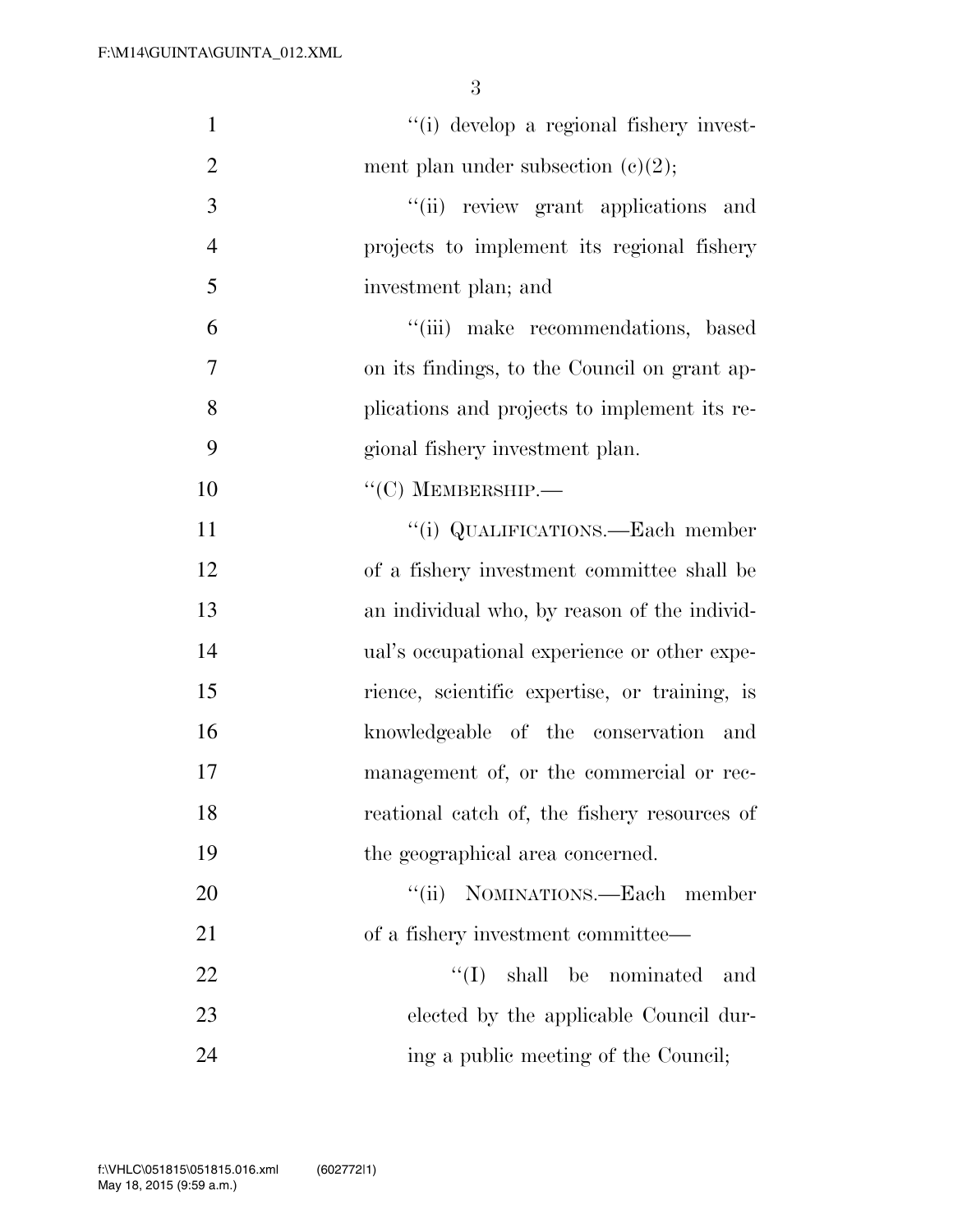| $\mathbf{1}$   | "(II) shall serve for a $3$ -year                |
|----------------|--------------------------------------------------|
| $\overline{2}$ | term; and                                        |
| 3              | "(III) may be re-elected for an                  |
| $\overline{4}$ | additional 3-year consecutive term.              |
| 5              | "(iii) CONFLICTS OF INTEREST.—A                  |
| 6              | member of a fishery investment committee         |
| 7              | shall recuse himself or herself from consid-     |
| 8              | ering any grant application that the mem-        |
| 9              | ber has a financial interest that would re-      |
| 10             | quire disclosure under section $302(j)(2)$ of    |
| 11             | the Magnuson-Stevens Fishery Conserva-           |
| 12             | tion and Management Act (16 U.S.C.               |
| 13             | $1852(j)(2)$ ).                                  |
| 14             | "(D) COMPOSITION.—Each fishery invest-           |
| 15             | ment committee shall be multi-disciplinary, re-  |
| 16             | flect the geographic balance of the Council, and |
| 17             | include at least 1 representative of-            |
| 18             | "(i) the commercial fishing commu-               |
| 19             | nity;                                            |
| 20             | "(ii) the private recreational angling           |
| 21             | community;                                       |
| 22             | "(iii) the for-profit charter fishing            |
| 23             | community;                                       |
| 24             | "(iv) the public interest in marine              |
| 25             | conservation who-                                |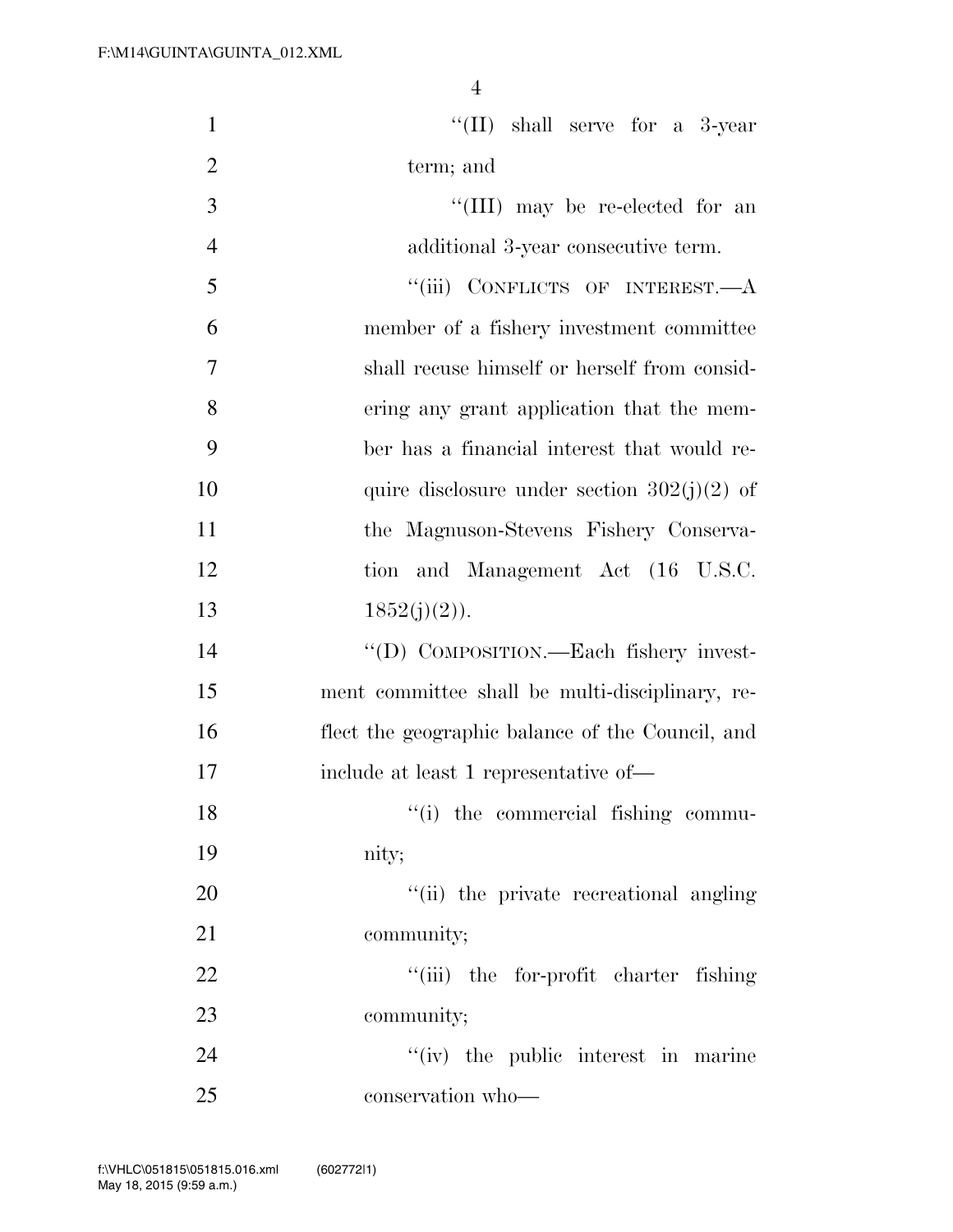| $\mathbf{1}$   | "(I) does not derive an annual                        |
|----------------|-------------------------------------------------------|
| $\overline{2}$ | income from commercial or rec-                        |
| 3              | reational fishing; and                                |
| $\overline{4}$ | $\lq\lq$ (II) is not employed by any per-             |
| 5              | son who derives an annual income                      |
| 6              | from commercial or recreational fish-                 |
| 7              | ing;                                                  |
| 8              | $f'(v)$ each State government in the re-              |
| 9              | gion;                                                 |
| 10             | "(vi) relevant interstate commissions;                |
| 11             | "(vii) federally recognized tribes,                   |
| 12             | where applicable; and                                 |
| 13             | $"$ (viii) research institutions.                     |
| 14             | (2)<br>REGIONAL FISHERY<br><b>INVESTMENT</b>          |
| 15             | PLANS.—Each fishery investment committee shall        |
| 16             | develop a regional fishery investment plan that iden- |
| 17             | tifies critical research, conservation, and manage-   |
| 18             | ment needs and corresponding actions to facilitate    |
| 19             | rebuilding and maintaining healthy fish populations   |
| 20             | and sustainable fisheries over a 5-year period. Each  |
| 21             | plan shall—                                           |
| 22             | $\cdot$ (A) be consistent with the current 5-year     |
| 23             | research priority plans developed under section       |
| 24             | $302(h)(7)$ of the Magnuson-Stevens Fishery           |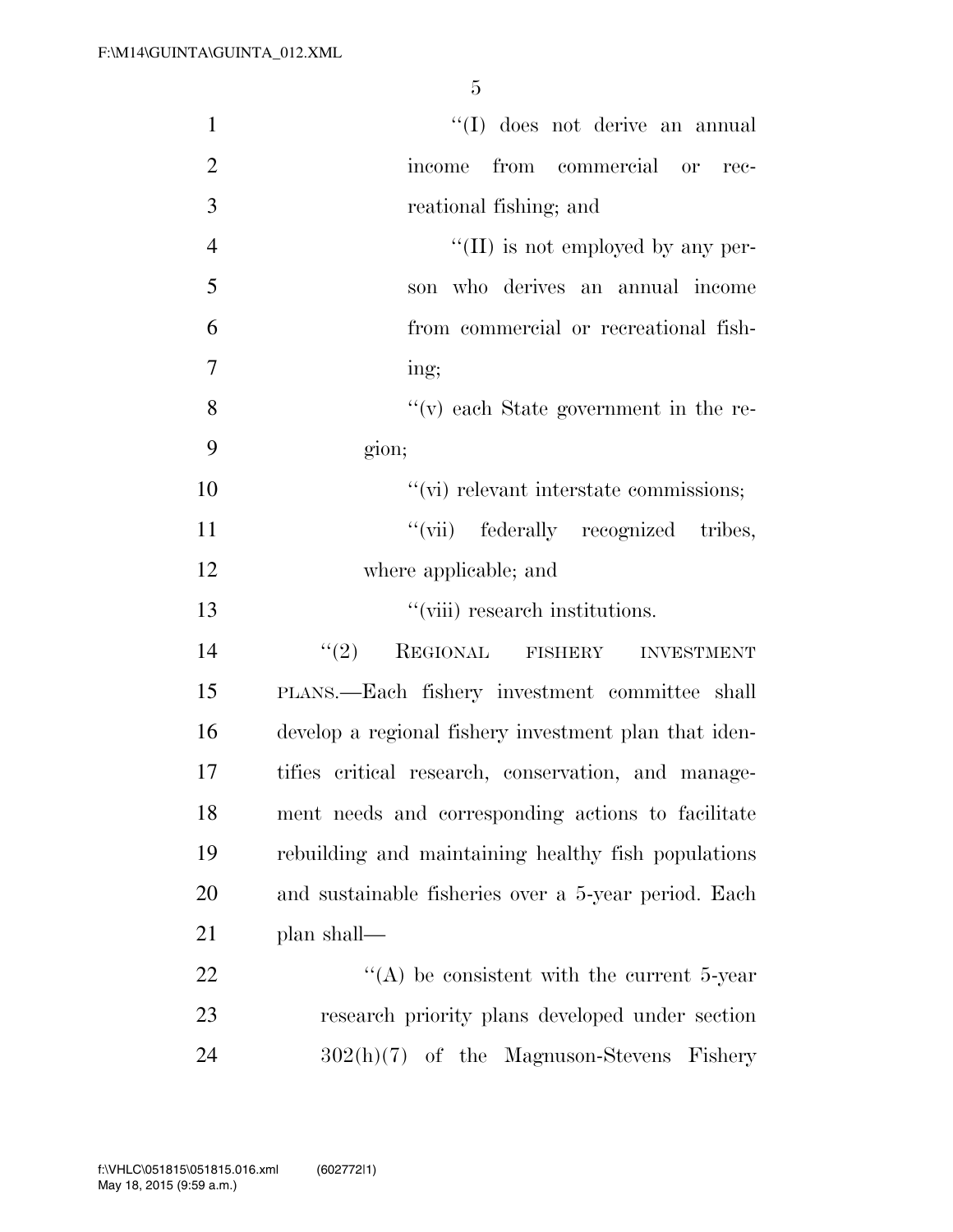| $\mathbf{1}$   | Conservation and Management Act (16 U.S.C.      |
|----------------|-------------------------------------------------|
| $\overline{2}$ | $1852(h)(7)$ ;                                  |
| 3              | "(B) include areas of investment that are       |
| $\overline{4}$ | critical for rebuilding and maintaining healthy |
| 5              | United States fish populations and promoting    |
| 6              | sustainable fisheries, including—               |
| 7              | "(i) stock surveys, stock assessments           |
| 8              | and analysis, and cooperative fishery re-       |
| 9              | search, in conjunction with the National        |
| 10             | Oceanic and Atmospheric Administration,         |
| 11             | involving fishery participants, academic in-    |
| 12             | stitutions, and other interested parties;       |
| 13             | "(ii) efforts to improve the collection         |
| 14             | and accuracy of fishery catch data, includ-     |
| 15             | $ing$ —                                         |
| 16             | $\lq\lq$ (I) expanding the use of, and          |
| 17             | research and development on, catch              |
| 18             | monitoring and reporting programs               |
| 19             | and technology, both at-sea and shore-          |
| 20             | side, including the use of electronic           |
| 21             | monitoring devices and satellite track-         |
| 22             | ing systems; and                                |
| 23             | "(II) improving data collection                 |
| 24             | for recreational fisheries, including           |
| 25             | improvements to the Marine<br>Rec-              |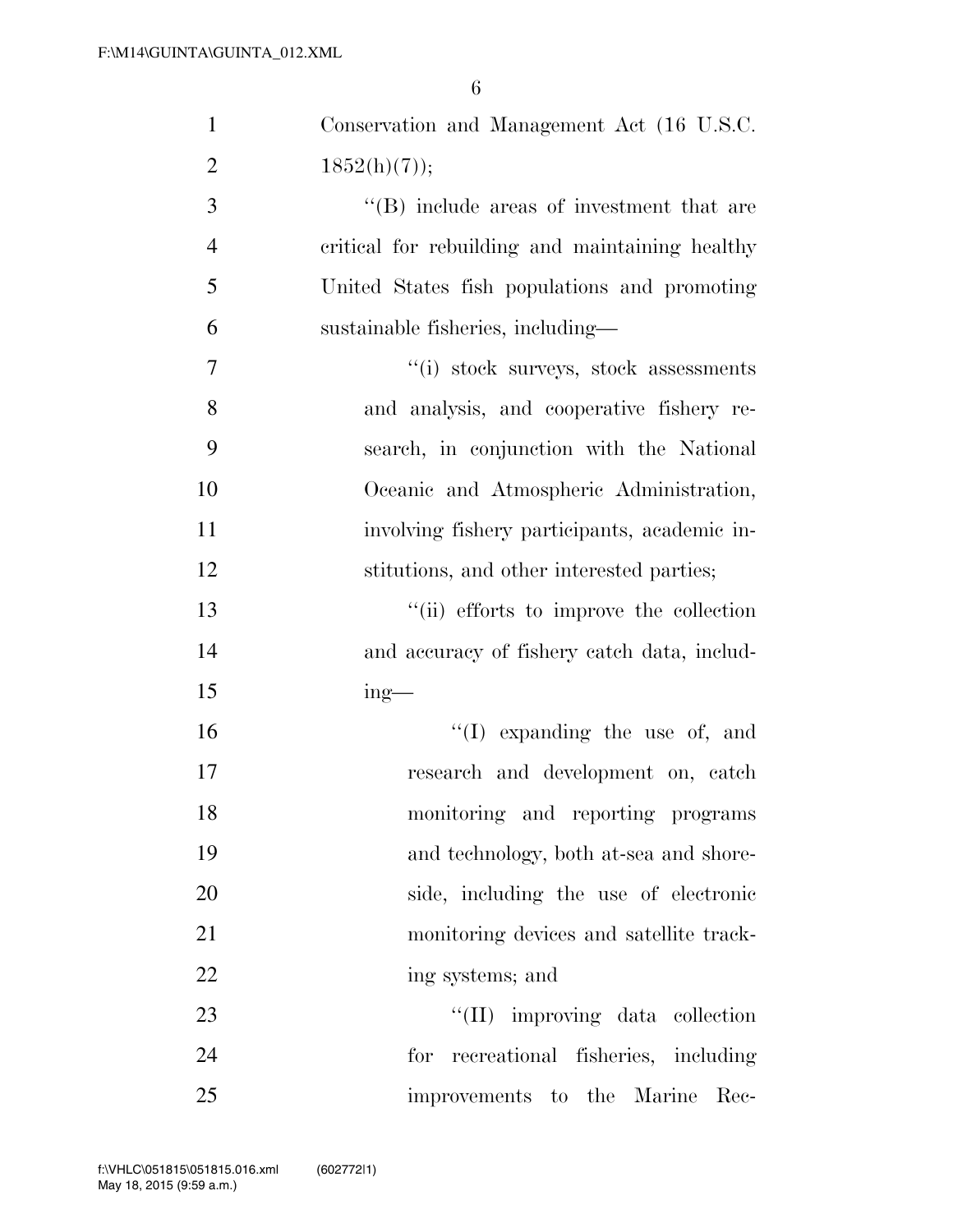| $\mathbf{1}$   | reational Fishery Statistics Survey in       |
|----------------|----------------------------------------------|
| $\overline{2}$ | accordance with section $401(g)(3)$ of       |
| 3              | the Magnuson-Stevens Fishery Con-            |
| $\overline{4}$ | servation and Management Act (16)            |
| 5              | U.S.C. $1881(g)(3)$ ;                        |
| 6              | "(iii) analyzing the social and eco-         |
| 7              | nomic impacts of fishery management deci-    |
| 8              | sions;                                       |
| 9              | "(iv) providing financial assistance to,     |
| 10             | and investment in, fishermen and fishing     |
| 11             | communities through—                         |
| 12             | "(I) fishing capacity reduction,             |
| 13             | including vessel, permit, and gear           |
| 14             | buybacks; and                                |
| 15             | "(II) investment in permit banks             |
| 16             | or trusts and other entities, including      |
| 17             | community fishing associations and           |
| 18             | projects designed to help sustain fish-      |
| 19             | ery dependent communities and small-         |
| 20             | scale fisheries;                             |
| 21             | $\lq\lq$ (v) development of methods or tech- |
| 22             | nologies to improve the quality and value    |
| 23             | of fish landed;                              |
| 24             | $\lq\lq$ (vi) research and development of    |
| 25             | conservation engineering technologies and    |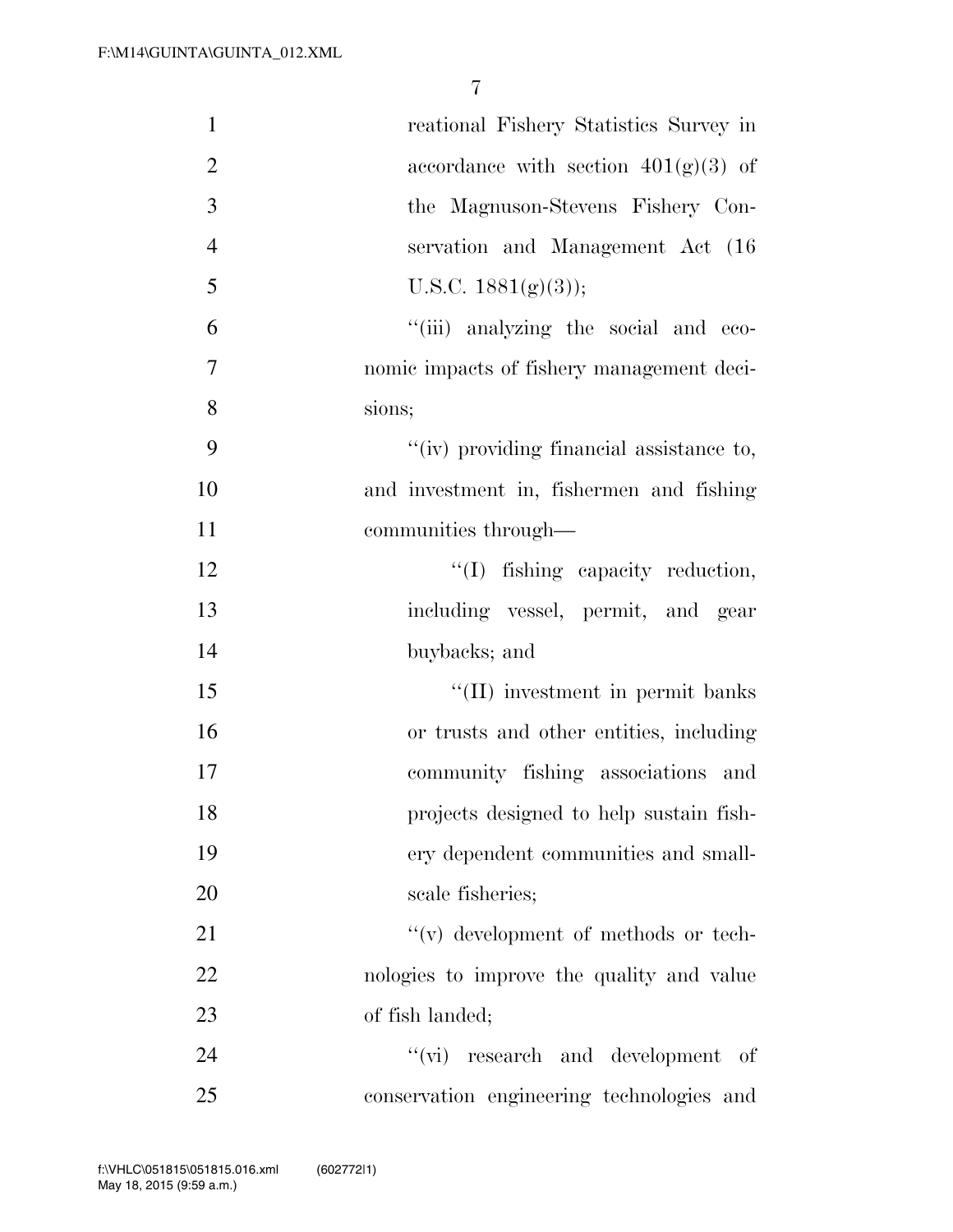| $\mathbf{1}$   | methods in both commercial and rec-                    |
|----------------|--------------------------------------------------------|
| $\overline{2}$ | reational fisheries; and                               |
| 3              | "(vii) habitat restoration and protec-                 |
| $\overline{4}$ | tion;                                                  |
| 5              | $\lq\lq$ (C) be revised by the regional fishery in-    |
| 6              | vestment committee and approved by the Coun-           |
| $\overline{7}$ | cil at least once every 5 years;                       |
| 8              | $\lq\lq$ (D) be submitted to the Secretary for re-     |
| 9              | view to ensure the plan is consistent with the         |
| 10             | requirements of the Magnuson-Stevens Fishery           |
| 11             | Conservation and Management Act (16 U.S.C.             |
| 12             | 1801 et seq.), and this section;                       |
| 13             | $\lq\lq$ (E) be published in the Federal Register      |
| 14             | and made available for public comment; and             |
| 15             | $\lq\lq(F)$ become effective not later than 60         |
| 16             | days after the date of receipt unless the Sec-         |
| $17\,$         | retary makes a negative consistency finding.           |
| 18             | "(3) NEGATIVE CONSISTENCY FINDING.—If the              |
| 19             | Secretary makes a negative consistency finding         |
| 20             | under paragraph $(2)(F)$ , each portion of the plan    |
| 21             | that is the subject of the negative consistency find-  |
| 22             | ing shall not be effective until it is made consistent |
| 23             | by the regional fishery investment committee and       |
| 24             | the Council.                                           |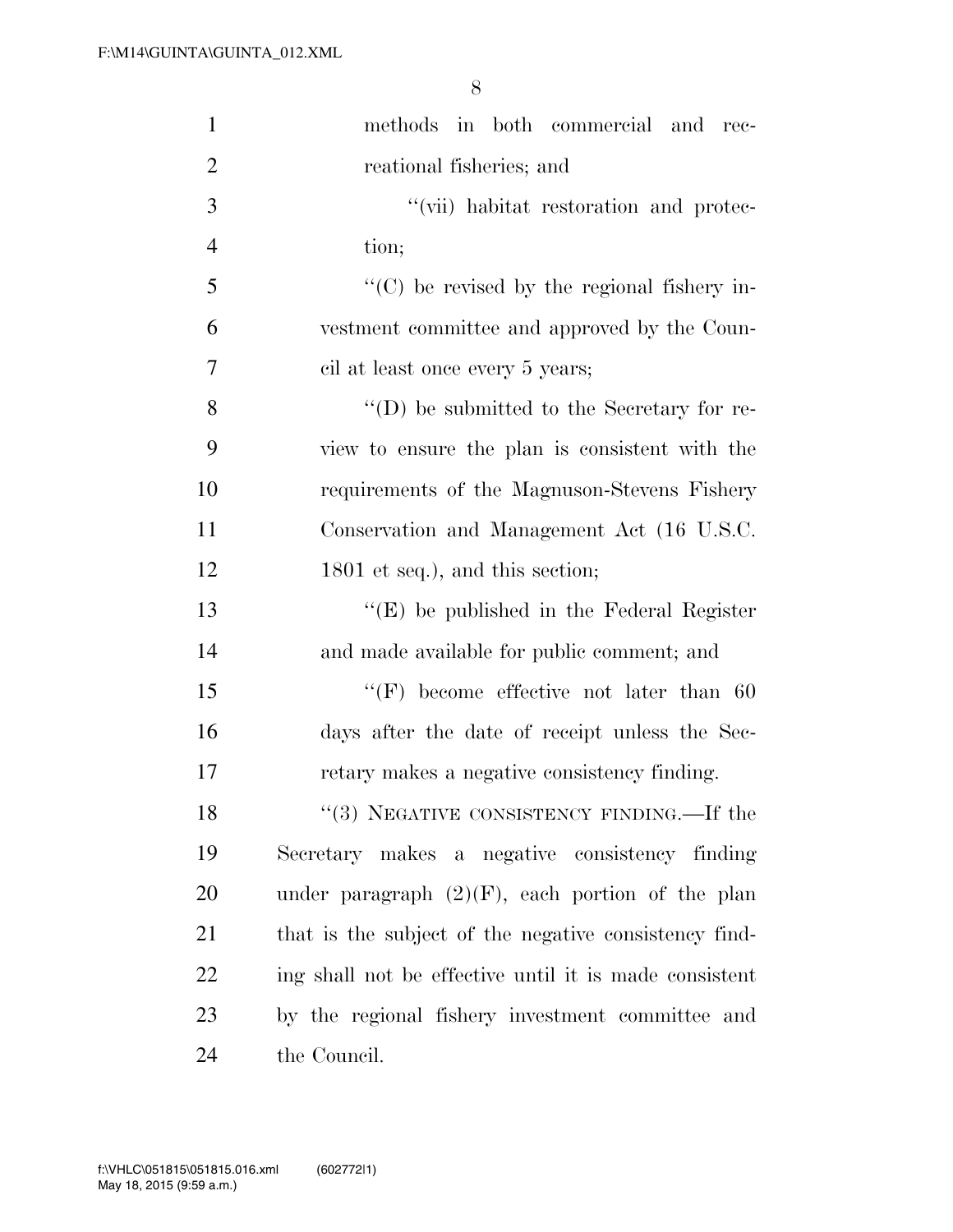| $\mathbf{1}$   | "(4) REGIONAL FISHERY INVESTMENT GRANT                 |
|----------------|--------------------------------------------------------|
| $\overline{2}$ | PROGRAM.—Not later than 30 days after the date of      |
| 3              | enactment of the Fisheries Investment and Regu-        |
| $\overline{4}$ | latory Relief Act of 2015, the Secretary shall estab-  |
| 5              | lish an annual competitive grant program to provide    |
| 6              | funds for projects, activities, and research that ad-  |
| 7              | vance the regional priorities that are included in the |
| 8              | regional fishery investment plans.                     |
| 9              | "(A) ELIGIBLE RECIPIENTS.—State, Fed-                  |
| 10             | eral, regional, or private entities or persons         |
| 11             | shall be eligible for funding with preference          |
| 12             | given to public-private partnerships.                  |
| 13             | "(B) AWARDS.—The Secretary may only                    |
| 14             | award a grant for a project, activity, or re-          |
| 15             | search that—                                           |
| 16             | "(i) implements regional fishery in-                   |
| 17             | vestment plans; and                                    |
| 18             | "(ii) has been recommended for fund-                   |
| 19             | ing by the respective regional fishery in-             |
| 20             | vestment committee and approved by the                 |
| 21             | Council.".                                             |
| 22             | (b) NATIONAL FISHERIES INVESTMENT PROGRAM.—            |
| 23             | Section $2(d)$ of the Act of August 11, 1939 (commonly |
| 24             | known as the "Saltonstall-Kennedy Act" (15 U.S.C.      |
| 25             | $713e-3(d)$ , is amended—                              |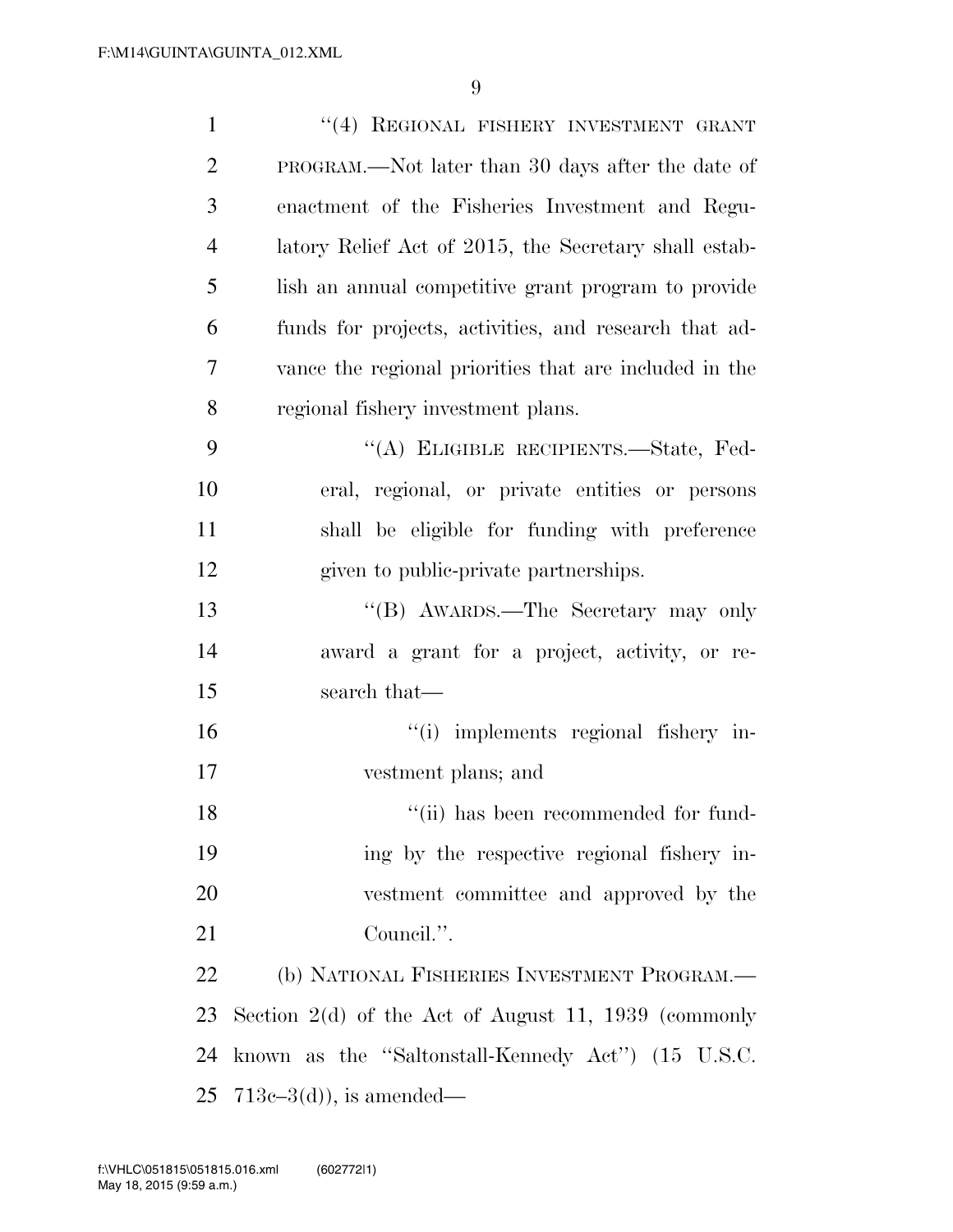| $\mathbf{1}$   | $(1)$ in paragraph $(1)$ , by striking "research and  |
|----------------|-------------------------------------------------------|
| $\overline{2}$ | development addressed to such aspects of United       |
| 3              | States fisheries (including, but not limited to, har- |
| $\overline{4}$ | vesting, processing, marketing, and associated infra- |
| 5              | structures) if not adequately covered by projects as- |
| 6              | sisted under subsection (c), as the Secretary deems   |
| 7              | appropriate" and inserting "fisheries research and    |
| 8              | investment that supports rebuilding and maintaining   |
| 9              | healthy United States fish populations and promotes   |
| 10             | sustainable fisheries. The program shall address      |
| 11             | fisheries needs and problems described under sub-     |
| 12             | section $(e)(1)(B)$ ."; and                           |
| 13             | $(2)$ in paragraph $(2)$ —                            |
| 14             | $(A)$ by striking ", after consultation with          |
| 15             | appropriate representatives of the fishing indus-     |
| 16             | $try,$ ";                                             |
| 17             | (B) by striking "Merchant Marine<br>and               |
| 18             | Fisheries" and inserting "Natural Resources";         |
| 19             | $(C)$ in subparagraph $(A)$ , by striking "de-        |
| 20             | velopment goals and funding priorities under          |
| 21             | paragraph (1)" and inserting "investment pri-         |
| 22             | orities";                                             |
| 23             | (D) in subparagraph (B), by striking "all             |
| 24             | pending projects assisted under subsection $(c)$ "    |
| 25             | and all that follows and inserting "the projects"     |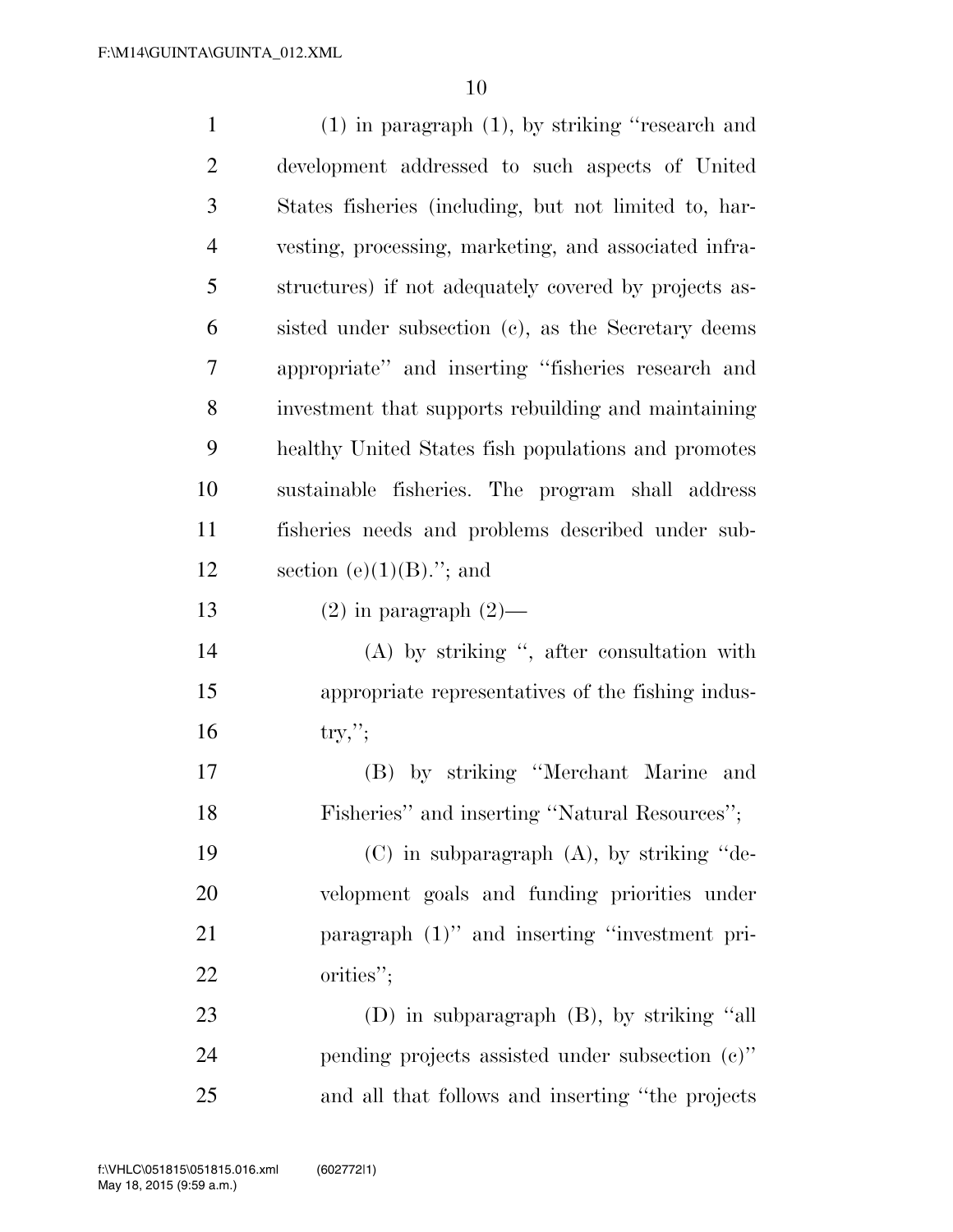| $\mathbf{1}$   | funded by the Secretary under this subsection;                   |
|----------------|------------------------------------------------------------------|
| $\overline{2}$ | and"; and                                                        |
| 3              | $(E)$ in subparagraph $(C)$ , by striking "each"                 |
| $\overline{4}$ | project assisted" and all that follows and insert-               |
| 5              | ing "how well the project met the fisheries"                     |
| 6              | needs described in subsection $(e)(1)$ .".                       |
| 7              | (c) DIVISION OF RESOURCES.—Section $2(e)$ of the                 |
| 8              | Act of August 11, 1939 (commonly known as the                    |
| 9              | "Saltonstall-Kennedy Act") $(15 \text{ U.S.C. } 713e-3(e))$ , is |
| 10             | amended—                                                         |
| 11             | (1) by striking "moneys" each place it appears                   |
| 12             | and inserting "monies";                                          |
| 13             | (2) by striking "purpose of promoting" and in-                   |
| 14             | serting "purposes of investing in";                              |
| 15             | (3) by inserting "or diverted" following "shall                  |
| 16             | be transferred"; and                                             |
| 17             | $(4)$ by striking subparagraph $(A)$ and all the                 |
| 18             | follows, and inserting the following:                            |
| 19             | "(A) The Secretary shall allocate 70 per-                        |
| 20             | cent of these funds available at the beginning of                |
| 21             | each fiscal year to the 8 Council regions and                    |
| 22             | the Secretary in accordance with the following                   |
| 23             | formula pursuant to subsection (c):                              |
| 24             | "(i) One-half allocated equally among                            |
| 25             | the Council regions.                                             |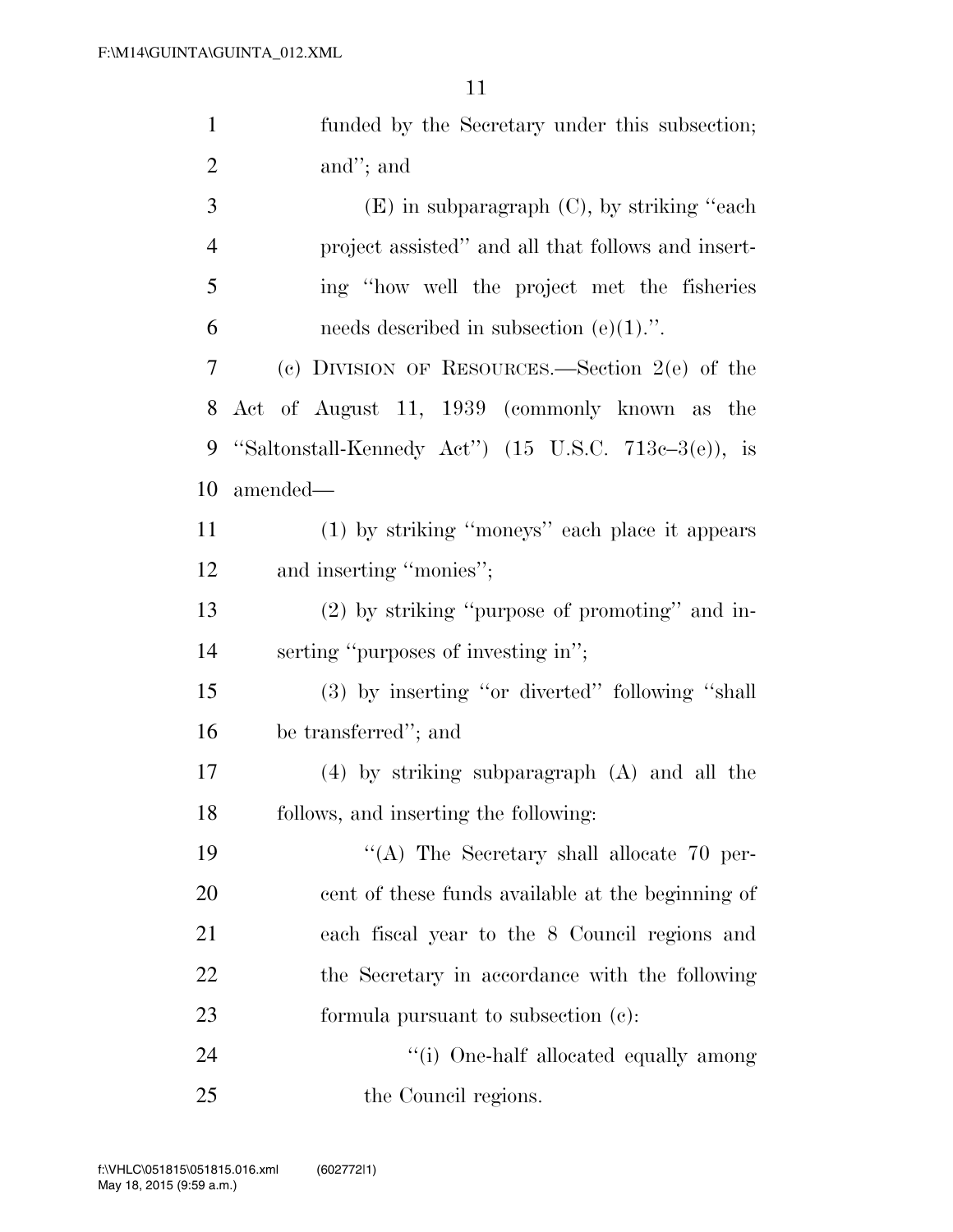| $\mathbf{1}$   | "(ii) One-half allocated proportionally           |
|----------------|---------------------------------------------------|
| $\overline{2}$ | among the Council regions based on the            |
| 3              | combined economic impact of commercial            |
| $\overline{4}$ | landings and recreational fishing in each         |
| 5              | region.                                           |
| 6              | $\lq\lq$ (B) Twenty percent of these funds shall  |
| 7              | be available to the Secretary under subsection    |
| 8              | (d) for projects addressing fisheries needs and   |
| 9              | problems, as identified by the Secretary, as fol- |
| 10             | lows:                                             |
| 11             | "(i) Up to one-fifth shall be allocated           |
| 12             | to, and apportioned as the Secretary deems        |
| 13             | appropriate among, the Atlantic States            |
| 14             | Marine Fisheries Commission, the Gulf             |
| 15             | States Marine Fisheries Commission, and           |
| 16             | the Pacific States Marine Fisheries Com-          |
| 17             | mission.                                          |
| 18             | "(ii) Up to one-fifth shall be allocated          |
| 19             | to seafood promotion and sustainable cer-         |
| 20             | tification efforts.                               |
| 21             | "(iii) Up to one-fifth shall be allocated         |
| 22             | to improve fisheries' management through          |
| 23             | research, monitoring or evaluation, and           |
| 24             | modification of regulations and procedures.       |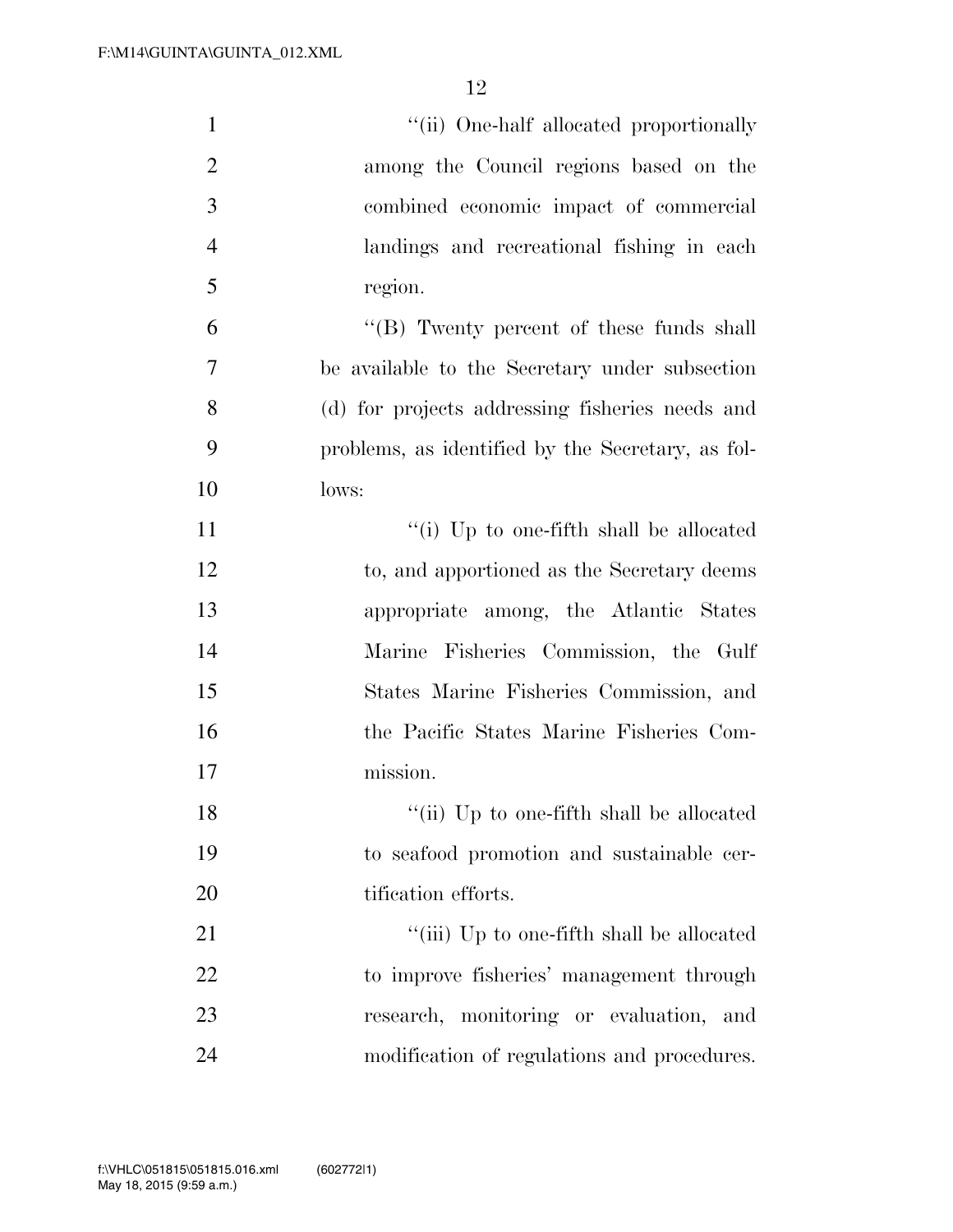| $\mathbf{1}$   | "(iv) Up to one-fifth shall be allocated              |
|----------------|-------------------------------------------------------|
| $\overline{2}$ | to fisheries' disasters, and shoreside infra-         |
| 3              | structure and access needs.                           |
| $\overline{4}$ | "(v) Up to one-fifth shall be allocated               |
| 5              | to other special needs, including manage-             |
| 6              | ment of highly migratory species and inter-           |
| 7              | national fisheries.                                   |
| 8              | $\cdot\cdot$ (C) Any amounts remaining after the an-  |
| 9              | nual fiscal year allocations made pursuant to         |
| 10             | subparagraph (B) shall remain available to the        |
| 11             | Secretary without fiscal year limitation for fu-      |
| 12             | ture such allocations.                                |
| 13             | "(2) LIMITATION.—Not more than 10 percent             |
| 14             | of these funds may be used to offset receipts for the |
| 15             | National Oceanic and Atmospheric Administration's     |
| 16             | Operations, Research, and Facilities account.         |
| 17             | "(3) ANNUAL NOTIFICATION.—The Secretary               |
| 18             | shall notify annually each Council of funds available |
| 19             | for grants in its region.                             |
| 20             | $\cdot$ (4) ADMINISTRATIVE COSTS.—Prior to the al-    |
| 21             | location of funds under paragraph (1), the Sec-       |
| 22             | retary—                                               |
| 23             | "(A) may reserve up to 3 percent of the               |
| 24             | funds available in a fiscal year for the adminis-     |
| 25             | tration of the grant program; and                     |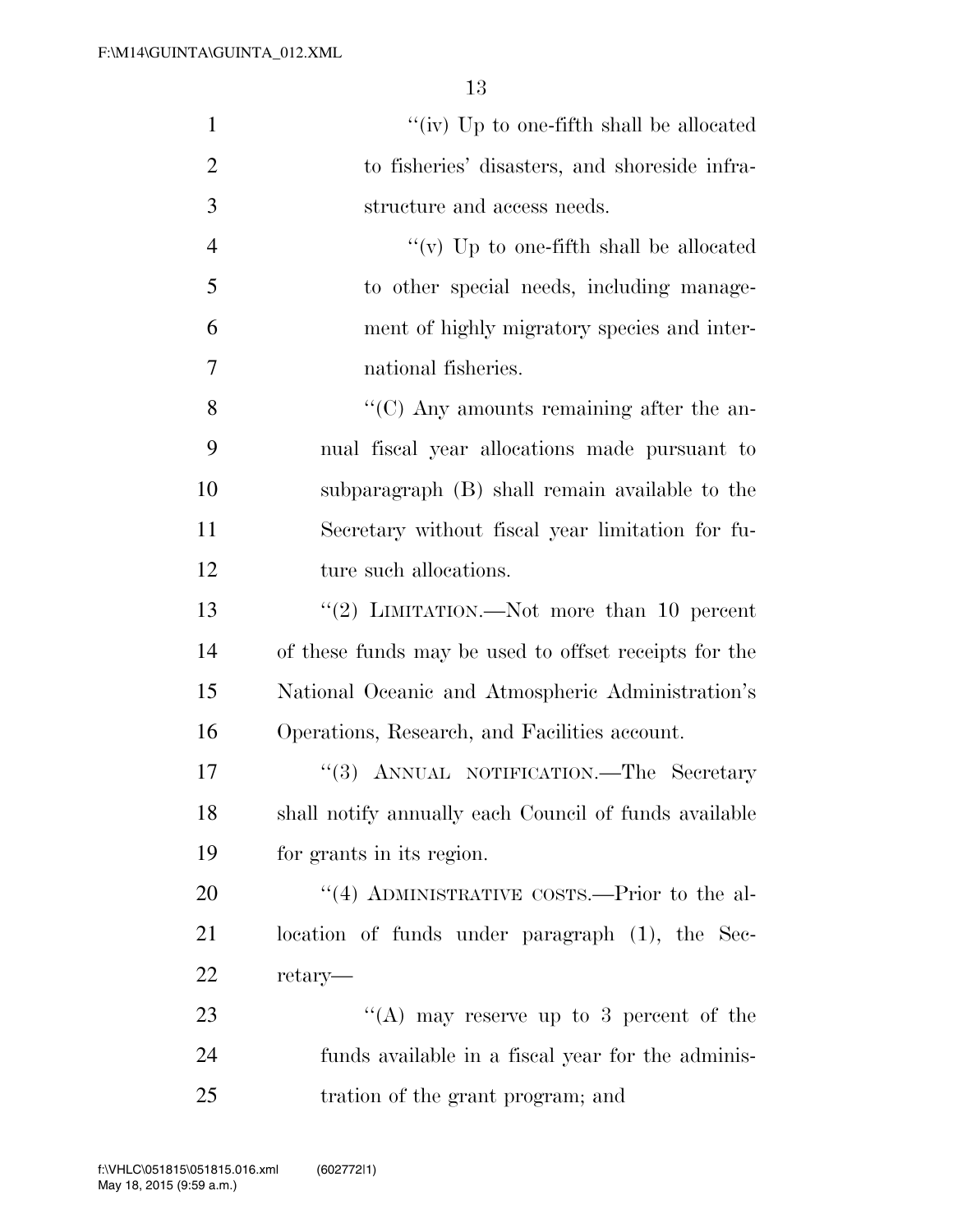''(B) shall distribute 3 percent of the funds available in a fiscal year equally among each of the 8 Councils for the development and imple- mentation of fishery investment plans and grant review.

6 "(5) MAINTENANCE OF EFFORT.—Except as provided in paragraph (2), the Secretary may not re- duce or eliminate funding for any research, survey, monitoring, or assessment activities necessary to meet the conservation and management require- ments of the Magnuson-Stevens Fishery Conserva- tion and Management Act (16 U.S.C. 1801 et seq.) as a result of funding provided under this section.''. **SEC. 31. FOCUSING ASSETS FOR IMPROVED FISHERIES OUTCOMES.**  Section 2(b) of the Act of August 11, 1939 (com-monly known as the ''Saltonstall-Kennedy Act'') (15

U.S.C. 713c–3(b)), is amended—

19  $(1)$  by striking " $(1)$ ";

 (2) by striking ''and ending on June 30, 1957,'';

 (3) by striking ''moneys'' the first place it ap-pears and inserting ''monies''; and

 (4) by striking ''shall be maintained in a sepa-rate fund only for'' and all that follows and inserting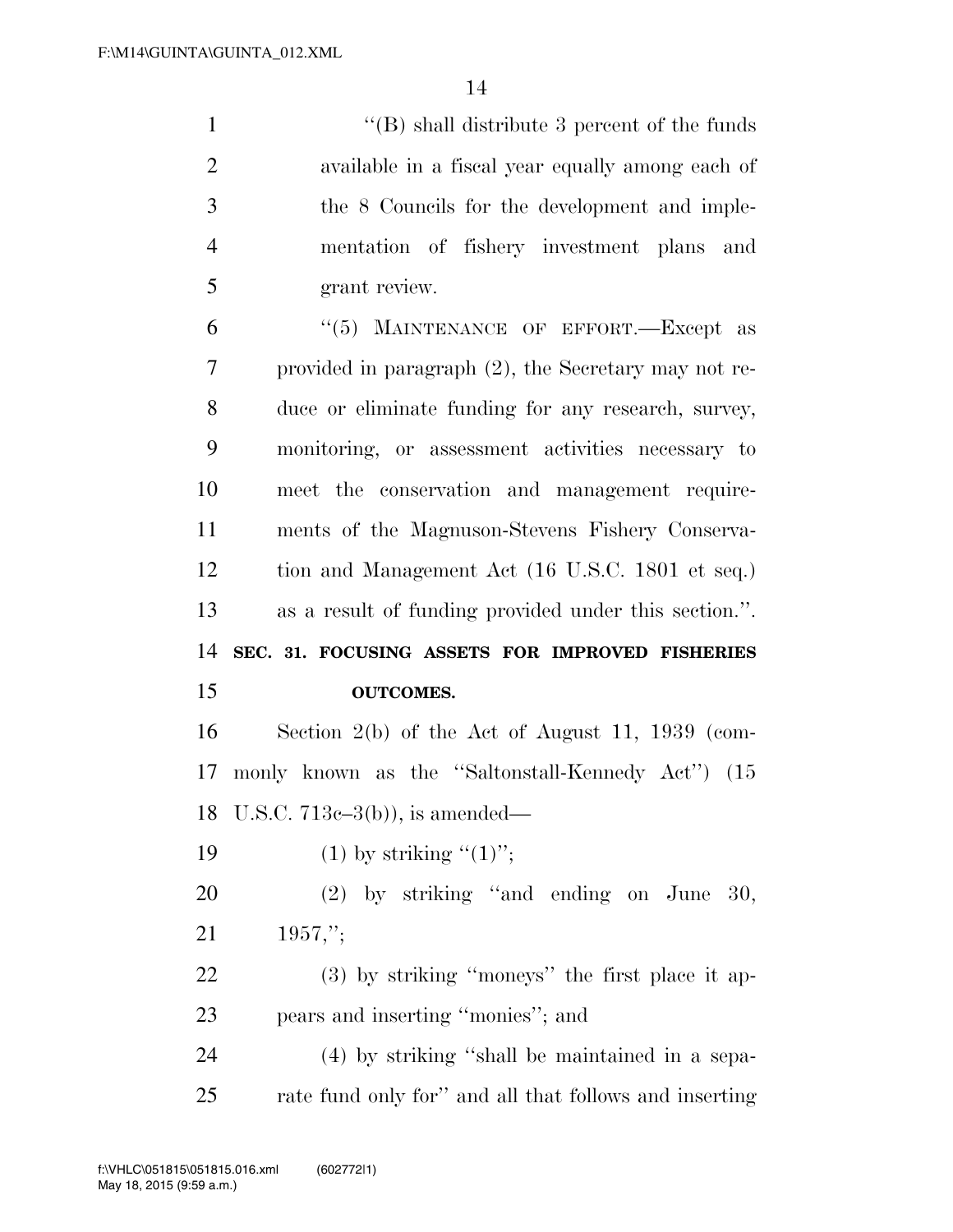''and shall only be used for the purposes described 2 under subsection (c).".

#### **SEC. 32. REGULATION AND PROCEDURE STREAMLINING.**

 (a) IN GENERAL.—For the 2 fiscal years following the date of enactment of this Act, the Secretary of Com-6 merce shall use funds available under section  $2(e)(2)$  of the Act of August 11, 1939 (commonly known as the ''Saltonstall-Kennedy Act'') (15 U.S.C. 713c–3), to con- duct a review of the regulations and procedures used to implement title III of the Magnuson-Stevens Fishery Con-servation and Management Act (90 Stat. 346).

 (b) REVIEW REQUIREMENTS.—The review under subsection (a) shall—

 (1) identify redundant and inefficient regula-tions and procedures;

 (2) make recommendations for streamlining such regulations and procedures, including rec- ommendations to eliminate unnecessary paperwork, reduce bureaucratic restrictions, and speed the inclu- sion of new information into management decisions; and

 (3) ensure that any recommended modifications to regulations or procedures are consistent with the Magnuson-Stevens Fishery Conservation and Man-